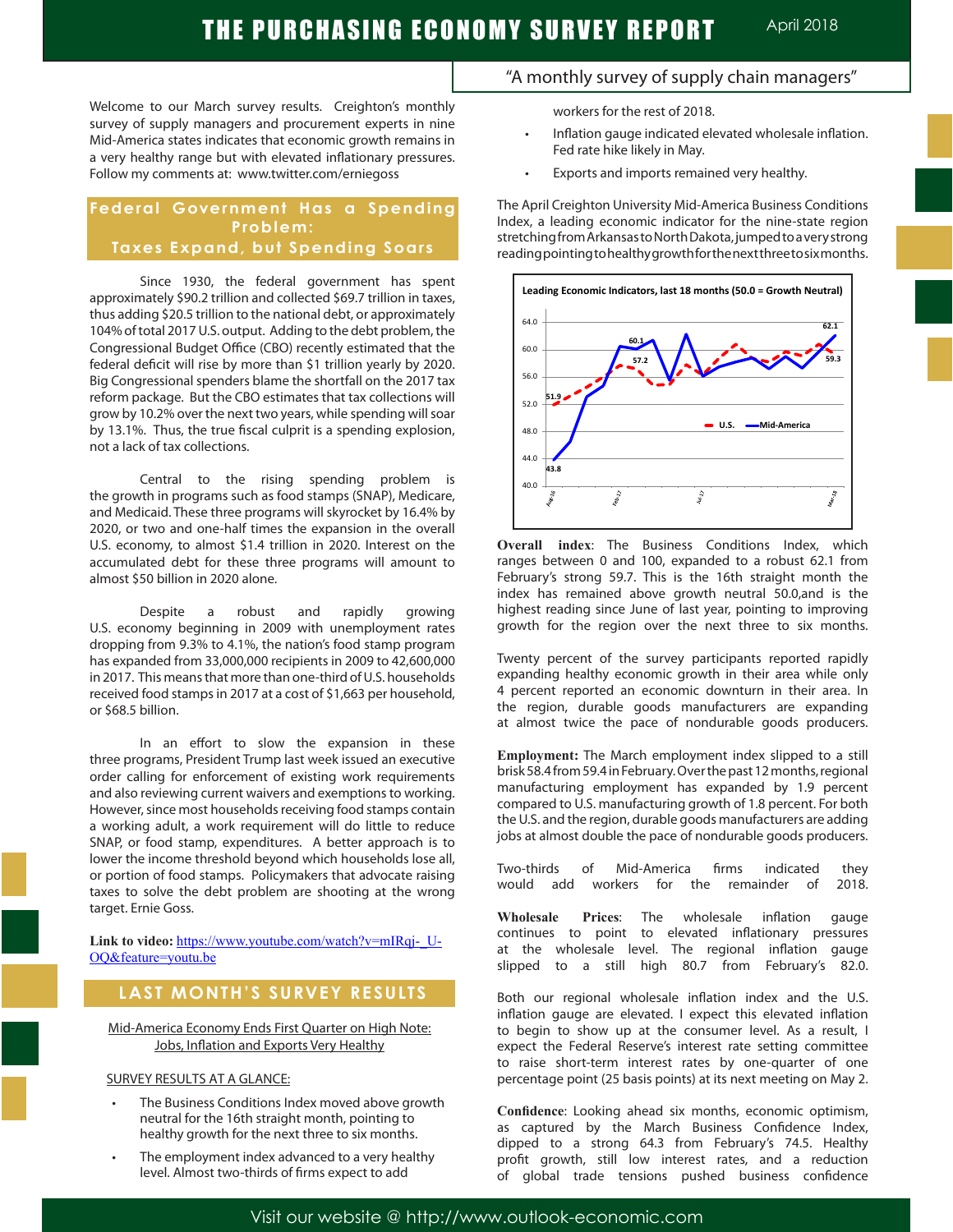into a range indicating healthy business confidence.

**Inventories**: The March inventory index indicated that businesses expanded supplies of raw materials and supplies, and at a faster pace than in February. The regional inventory index for March climbed to 59.4 from February's 56.7.

**Trade:** The regional new export orders index dipped to a still vigorous 63.6 from 64.6 in February, and the import index climbed to 63.5 from February's 59.3. A cheap U.S. dollar making U.S. goods more competitively priced abroad, and growth among U.S. trading partners, supported regional exports, while regional economic growth boosted purchases from abroad.

**Other components**: Components of the March Business Conditions Index were new orders at 66.0, up from 61.7 in February; the production or sales index advanced to 68.0 from February's 64.4; and delivery speed of raw materials and supplies rose to 59.0 from last month's 56.4.

The Creighton Economic Forecasting Group has conducted the monthly survey of supply managers in nine states since 1994 to produce leading economic indicators of the Mid-America economy. States included in the survey are Arkansas, Iowa, Kansas, Minnesota, Missouri, Nebraska, North Dakota, Oklahoma and South Dakota.

The forecasting group's overall index, referred to as the Business Conditions Index, ranges between 0 and 100. An index greater than 50 indicates an expansionary economy over the course of the next three to six months. The Business Conditions Index is a mathematical average of indices for new orders, production or sales, employment, inventories and delivery lead time. This is the same methodology, used since 1931, by the Institute for Supply Management, formerly the National Association of Purchasing Management.

### **MID-AMERICA STATES**

### ARKANSAS

The March Business Conditions Index for Arkansas fell to 53.7 from February's 55.4. Components of the index from the monthly survey of supply managers were new orders at 57.3, production or sales at 59.8, delivery lead time at 50.3, inventories at 51.1, and employment at 50.1. In 2017, Arkansas ranked 36th in the nation, and sixth in the nine-state region in terms of the export of goods. These exports supported approximately 45,000 jobs, directly and indirectly in Arkansas. The state's new export orders for March of 54.6 indicates that Arkansas exports remain solid.

#### IOWA

The March Business Conditions Index for Iowa climbed to a very healthy 64.7 from 59.4 in February. Components of the overall index from the monthly survey of supply managers were new orders at 69.0, production or sales at 70.2, delivery lead time at 62.2, employment at 60.4, and inventories at 61.6. In 2017, Iowa ranked 27th in the nation, and third in the nine-state region in terms of the export of goods. These exports supported approximately 92,500 jobs, directly and indirectly in the state. Iowa's new export orders for March of 67.5 indicates that Iowa exports remain very healthy.

#### KANSAS

The Kansas Business Conditions Index for March advanced to 63.8 from February's 62.4. Components of the leading economic indicator from the monthly survey of supply managers were new orders at 68.1, production or sales at 69.3, delivery lead

### "A monthly survey of supply chain managers"

time at 61.2, employment at 59.6, and inventories at 60.8. In 2017, Kansas ranked 30th in the nation, and fourth in the nine-state region in terms of the export of goods. These exports supported approximately 79,000 jobs, directly and indirectly in the state. The state's new export orders for March of 66.5 indicates that Kansas exports remain very healthy.

#### **MINNESOTA**

The March Business Conditions Index for Minnesota expanded to a very healthy 61.0 from February's 57.6. Components of the overall March index from the monthly survey of supply managers were new orders at 65.1, production or sales at 66.7, delivery lead time at 58.2, inventories at 58.1, and employment at 57.0. In 2017, Minnesota ranked 23rd in the nation, and first in the nine-state region in terms of the export of goods. These exports supported approximately 144,500 jobs, directly and indirectly in the state. The state's new export orders for March of 57.2 indicates that Minnesota exports remain strong.

#### MISSOURI

The March Business Conditions Index for Missouri climbed to 63.2 from 58.0 in February. Components of the overall index from the survey of supply managers were new orders at 67.5, production or sales at 68.8, delivery lead time at 60.6, inventories at 60.2, and employment at 59.1. In 2017, Missouri ranked 26th in the nation, and second in the nine-state region in terms of the export of goods. These exports supported approximately 99,000 jobs, directly and indirectly in the state. Missouri's new export orders for March of 65.8 indicates that Missouri exports remain very healthy.

#### NEBRASKA

The March Business Conditions Index for Nebraska rose to 63.4 from 58.3 in February. Components of the index from the monthly survey of supply managers were new orders at 68.2, production or sales at 68.8, delivery lead time at 60.7, inventories at 60.3, and employment at 59.1. In 2017, Nebraska ranked 34th in the nation, and fifth in the nine-state region in terms of the export of goods. These exports supported approximately 50,500 jobs, directly and indirectly in the state. Nebraska's new export orders for March of 62.1 indicates that Nebraska exports remain healthy.

#### NORTH DAKOTA

The Business Conditions Index for North Dakota sank below growth neutral for March. The overall index from a survey of supply managers slumped to a regional low of 42.5 from 53.3 in February. Components of the overall index were new orders at 45.3, production or sales at 49.1, delivery lead time at 38.2, employment at 39.7, and inventories at 40.4. In 2017, North Dakota ranked 38th in the nation, and eighth in the nine-state region in terms of the export of goods. These exports supported approximately 37,000 jobs, directly and indirectly in the state. The state's new export orders for March of 53.4 indicates that North Dakota exports remain solid.

#### OKLAHOMA

Oklahoma's Business Conditions Index has remained above the 50.0 threshold for the last eight months. The overall index from a monthly survey of supply managers improved to 62.4 from February's 60.5. Components of the overall March index were new orders at 66.6, production or sales at 68.0, delivery lead time at 59.7, inventories at 59.5, and employment at 58.3. In 2017, Oklahoma ranked 37th in the nation, and seventh in the nine-state region in terms of the export of goods. These exports supported approximately 39,000 jobs, directly and indirectly in the state. The state's new export orders for March of 64.8 indicates that Oklahoma exports remain solid.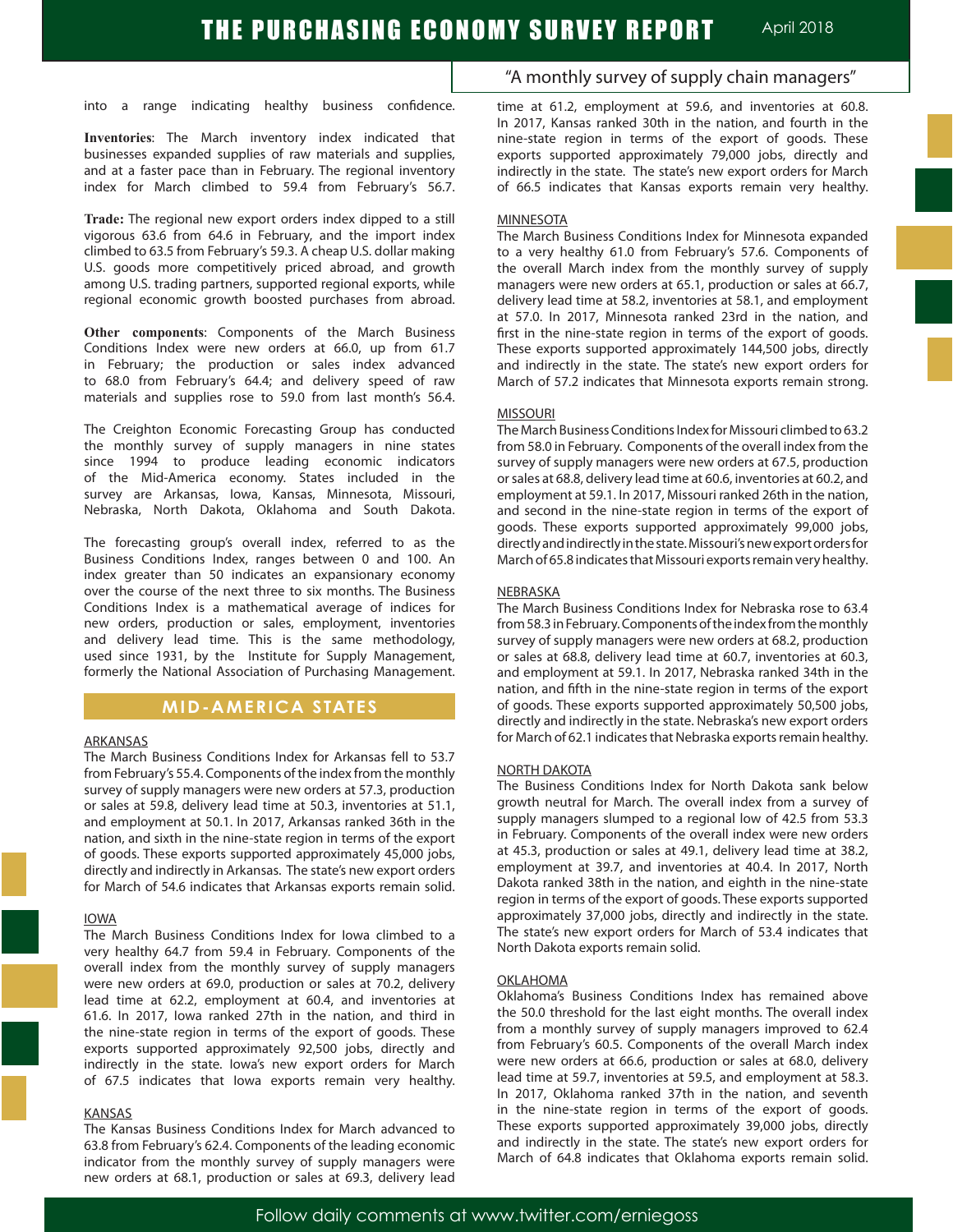### SOUTH DAKOTA

The March Business Conditions Index for South Dakota expanded to a strong and regional high 67.4 from last month's 56.6. Components of the overall index from the March survey of supply managers in the state were new orders at 71.9, production or sales at 72.7, delivery lead time at 65.1, inventories at 64.2, and employment at 62.9. In 2017, South Dakota ranked 49th in the nation, and ninth in the ninestate region in terms of the export of goods. These exports supported approximately 9,500 jobs, directly and indirectly in the state. The state's new export orders for March of 70.6 indicates that South Dakota exports remain very strong.



## **THE BULLISH NEWS**

- Since the market bottom in December 2012, the Case-Shiller National Home Price index has climbed at a 4.7%– inflation adjusted – annual rate. That is approximately twice the rate GDP growth.
- The national and Creighton PMIs (Purchasing Management Indices) were both strong for March indicating that manufacturing, regional and national, remain strong.
- Quarter I earnings for the S&P 500 are projected to rise to their highest level in 7 years.



Ĩ

## **THE BEARISH NEWS**

- The gap between the yield on investment grade corporate bonds and U.S. Treasury bonds has widened to 1.14% indicating expanding financial risks (still low but climbing).
- This week the Congressional Budget Office estimated that the U.S. budget deficit will exceed \$1 trillion by 2020.
- The U.S. economy added only 103,000 jobs for March and January and February job additions were revised down by 50,000.

# **WHAT TO WATCH**

- **Inflation, Inflation, Inflation:** The Bureau of Labor Statistics will release the inflation gauge for April on May 10. An annualized increase above 2.5% will be bullish for stock prices and bearish for bond prices (rising yields, falling prices).
- **GDP Growth:** On April 27, the U.S. Bureau of Economic Analysis releases its estimate of first quarter gross domestic product growth. Annualized growth below 2.0% will be bearish for stocks and bullish for bonds.
- **Federal Open Market Committee (FOMC):** On May 2, the interest rate setting committee of the Federal Reserve (FOMC) will announce its current stance on interest rates. Bullish statements by the committee would take some air out of U.S. equity markets.

## "A monthly survey of supply chain managers"

## **Goss Eggs (Recent Dumb Economic Moves)**

New Jersey Governor Phil Murphy has proposed that the state provide "free" attendance for residents at community colleges in the state. To pay for this misguided program, he proposes raising the state sales tax rate to 7% and boosting the income tax rate on workers earning more than \$1 million from 8.97% to 10.75%. Snow birds will take flight to warmer environs.

Survey results for April will be released on the first business day of next month, May 1.

Follow Goss on twitter at http://twitter.com/erniegoss For historical data and forecasts visit our website at: http://www2.creighton.edu/business/economicoutlook/